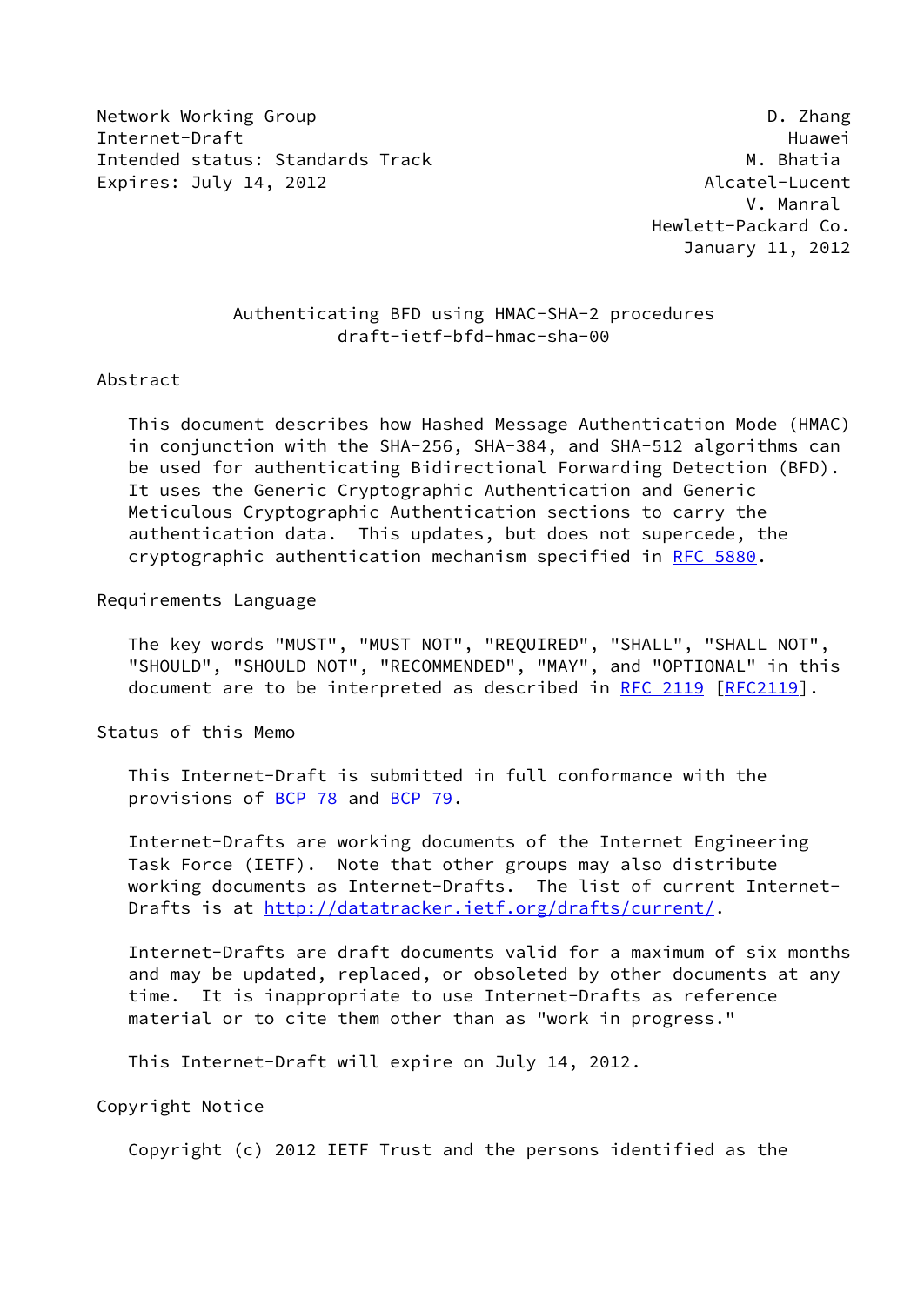Internet-Draft BFD HMAC-SHA January 2012

document authors. All rights reserved.

This document is subject to **[BCP 78](https://datatracker.ietf.org/doc/pdf/bcp78)** and the IETF Trust's Legal Provisions Relating to IETF Documents [\(http://trustee.ietf.org/license-info](http://trustee.ietf.org/license-info)) in effect on the date of publication of this document. Please review these documents carefully, as they describe your rights and restrictions with respect to this document. Code Components extracted from this document must include Simplified BSD License text as described in Section 4.e of the Trust Legal Provisions and are provided without warranty as described in the Simplified BSD License.

Table of Contents

|  | $\frac{3}{2}$ . Procedures at the Sending Side 5 |  |  |  |  |  |  |  |  |  |
|--|--------------------------------------------------|--|--|--|--|--|--|--|--|--|
|  | 4. Procedure at the Receiving Side 5             |  |  |  |  |  |  |  |  |  |
|  |                                                  |  |  |  |  |  |  |  |  |  |
|  |                                                  |  |  |  |  |  |  |  |  |  |
|  |                                                  |  |  |  |  |  |  |  |  |  |
|  |                                                  |  |  |  |  |  |  |  |  |  |
|  | 7.2. Informative References 8                    |  |  |  |  |  |  |  |  |  |
|  |                                                  |  |  |  |  |  |  |  |  |  |
|  |                                                  |  |  |  |  |  |  |  |  |  |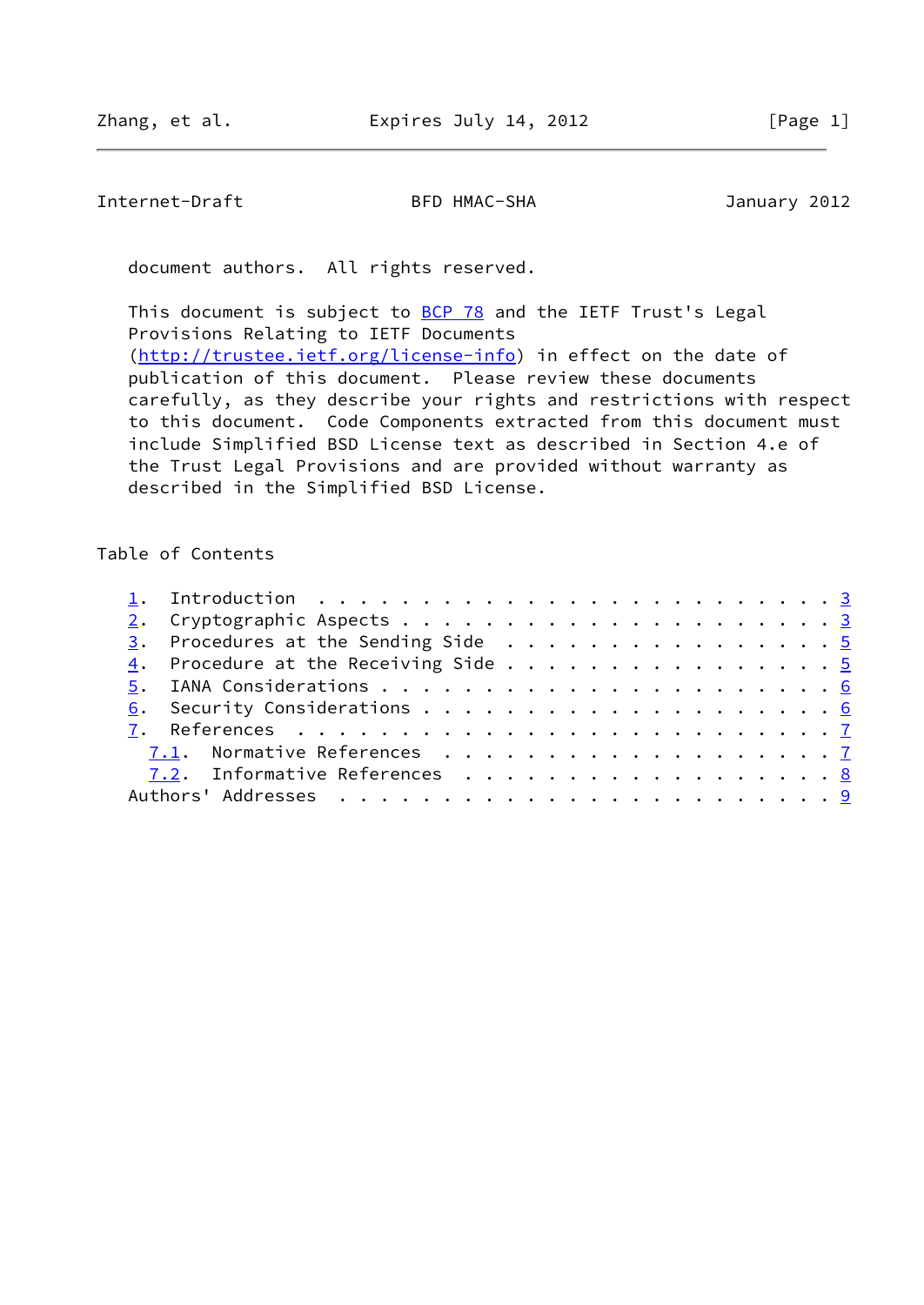Zhang, et al. **Expires July 14, 2012** [Page 2]

<span id="page-2-1"></span>Internet-Draft BFD HMAC-SHA January 2012

## <span id="page-2-0"></span>[1](#page-2-0). Introduction

 The cryptographic authentication mechanisms specified in BFD [\[RFC5880](https://datatracker.ietf.org/doc/pdf/rfc5880)] defines MD5 [[RFC1321](https://datatracker.ietf.org/doc/pdf/rfc1321)] and Secure Hash Algorithm (SHA-1) algorithms to authenticate BFD packets. The recent escalating series of attacks on MD5 and SHA-1 [\[SHA-1-attack1](#page-9-1)] [\[SHA-1-attack2](#page-9-2)] raise concerns about their remaining useful lifetime [\[RFC6151](https://datatracker.ietf.org/doc/pdf/rfc6151)] [\[RFC6194](https://datatracker.ietf.org/doc/pdf/rfc6194)].

 These attacks may not necessarily result in direct vulnerabilities for Keyed-MD5 and Keyed-SHA-1 digests as message authentication codes because the colliding message may not correspond to a syntactically correct BFD protocol packet. Regardless, there is a need felt to deprecate MD5 and SHA-1 as the basis for the HMAC algorithm in favor of stronger digest algorithms.

 This document adds support for Secure Hash Algorithms (SHA) defined in the US NIST Secure Hash Standard (SHS), which is defined by NIST FIPS 180-2 [[FIPS-180-2\]](#page-7-3). [FIPS-180-2] includes SHA-1, SHA-224, SHA- 256, SHA-384, and SHA-512. The HMAC authentication mode defined in NIST FIPS 198 is used [[FIPS-198\]](#page-7-4).

It is believed that [\[RFC2104](https://datatracker.ietf.org/doc/pdf/rfc2104)] is mathematically identical to [FIPS-198] and it is also believed that algorithms in [\[RFC6234](https://datatracker.ietf.org/doc/pdf/rfc6234)] are mathematically identical to [\[FIPS-180-2\]](#page-7-3).

 It should be noted that if SHA-1 is used in the HMAC construction then collision attacks currently known against SHA-1 do not apply. The new attacks on SHA-1 have no impact on the security of HMAC-SHA-1. NIST will be supporting HMAC-SHA-1 even after 2010 [\[NIST-HMAC-SHA](#page-8-1)], whereas it would be dropping support for SHA-1 in digital signatures.

 [I-D.ietf-bfd-generic-crypto-auth] defines new authentication types - Generic Cryptographic Authentication and Generic Meticulous Cryptographic Authenticationan extension that can be used for carrying the authentication digests defined in this document.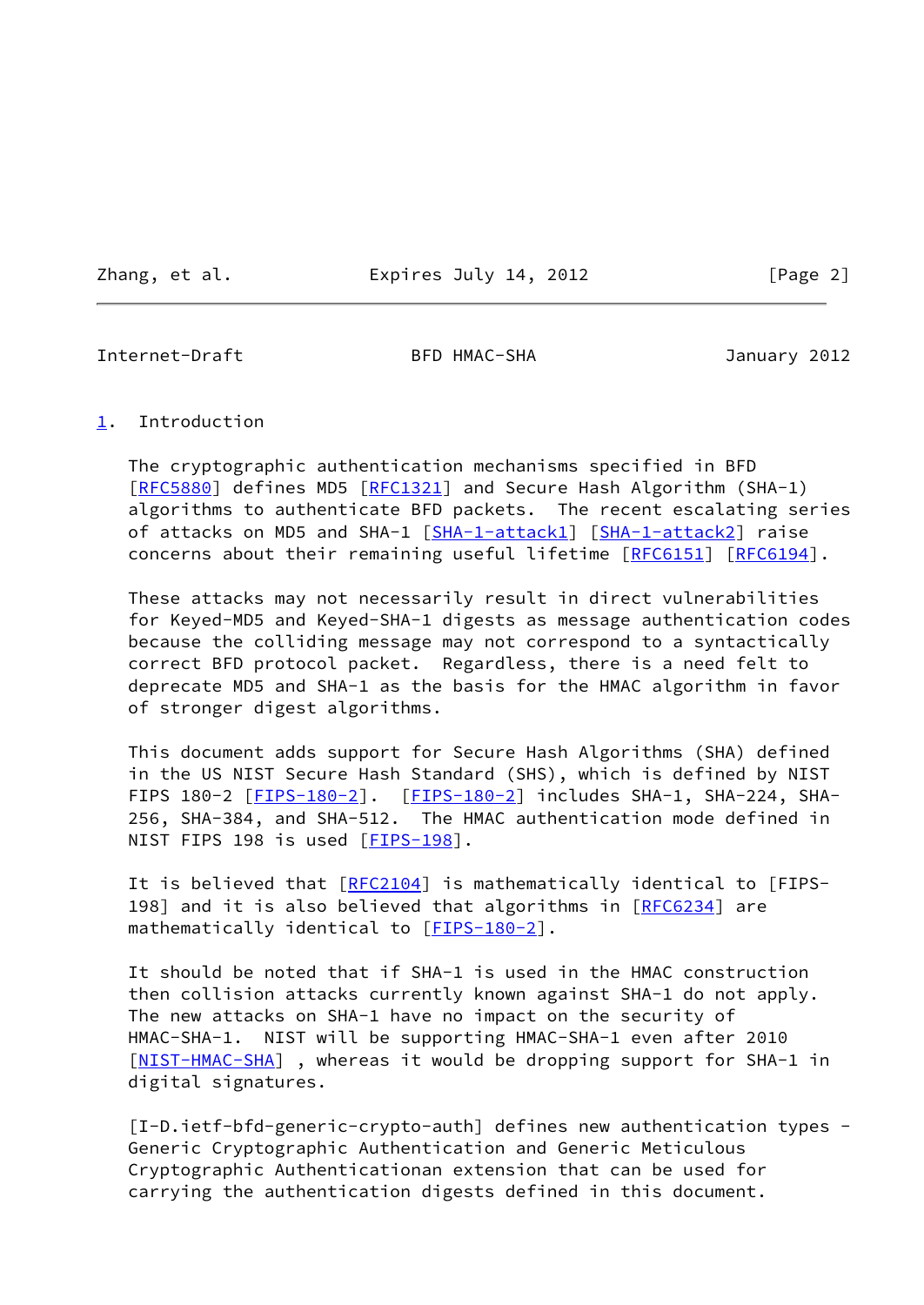Implementations of this specification must include support for at least HMAC-SHA-256 and may include support for either of HMAC-SHA-384 or HMAC-SHA-512.

<span id="page-3-0"></span>[2](#page-3-0). Cryptographic Aspects

 In the algorithm description below, the following nomenclature, which is consistent with [[FIPS-198\]](#page-7-4), is used:

H is the specific hashing algorithm (e.g. SHA-256).

| Zhang, et al. | Expires July 14, 2012 | [Page 3] |
|---------------|-----------------------|----------|
|---------------|-----------------------|----------|

Internet-Draft BFD HMAC-SHA January 2012

K is the password for the BFD packet.

Ko is the cryptographic key used with the hash algorithm.

 B is the block size of H, measured in octets rather than bits. Note that B is the internal block size, not the hash size. For SHA-1 and SHA-256: B == 64 For SHA-384 and SHA-512: B == 128 L is the length of the hash, measured in octets rather than bits.

XOR is the exclusive-or operation.

Opad is the hexadecimal value 0x5c repeated B times.

Ipad is the hexadecimal value 0x36 repeated B times.

Apad is the hexadecimal value 0x878FE1F3 repeated (L/4) times.

(1)Preparation of the Key

In this application, Ko is always L octets long.

 If the Authentication Key (K) is L octets long, then Ko is equal to K. If the Authentication Key (K) is more than L octets long, then Ko is set to H(K). If the Authentication Key (K) is less than L octets long, then Ko is set to the Authentication Key (K) with zeros appended to the end of the Authentication Key  $(K)$  such that Ko is L octets long.

(2)First Hash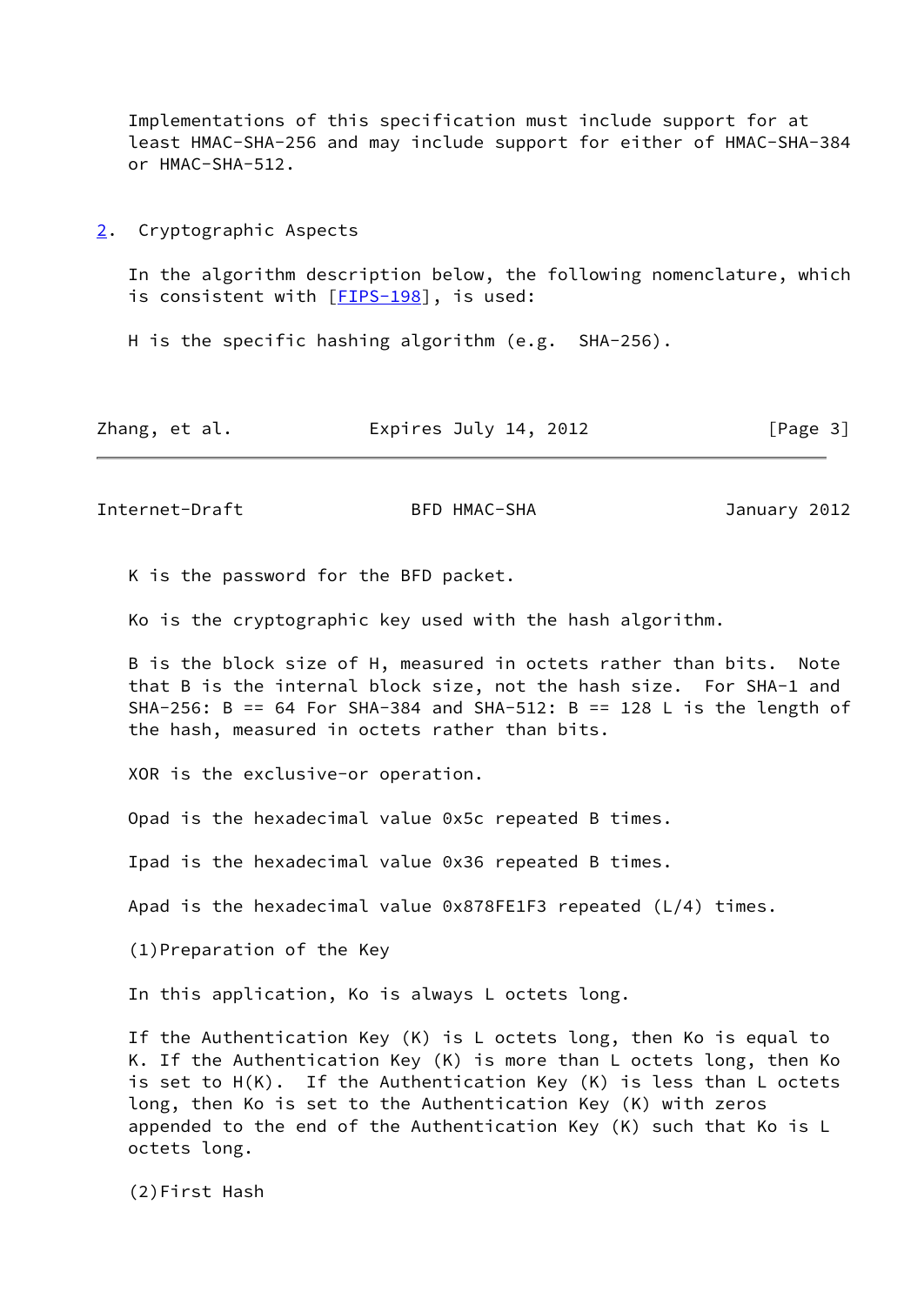First, the Authentication Data field in the Generic Authentication Section is filled with the value Apad and the Authentication Type field is set to 6 or 7 depending upon which Authentication Type is being used. The Sequence Number field MUST be set to bfd.XmitAuthSeq. Then, a first hash, also known as the inner hash, is computed as follows: First-Hash = H(Ko XOR Ipad || (BFD Packet)) (3)Second Hash T Then a second hash, also known as the outer hash, is computed as follows: Second-Hash = H(Ko XOR Opad || First-Hash)

Zhang, et al. **Expires July 14, 2012** [Page 4]

<span id="page-4-1"></span>Internet-Draft BFD HMAC-SHA January 2012

(4)Result

 The resultant Second-Hash becomes the Authentication Data that is sent in the Authentication Data field of the BFD Authentication Section. The length of the Authentication Data field is always identical to the message digest size of the specific hash function H that is being used.

 This also means that the use of hash functions with larger output sizes will also increase the size of BFD Packet as transmitted on the wire.

## <span id="page-4-0"></span>[3](#page-4-0). Procedures at the Sending Side

 Before a BFD device sends a BFD packet out, the device needs to select an appropriate BFD SA from its local key table if a keyed digest for the packet is required. If no appropriate SA is avaliable, the BFD packet MUST be discarded.

 If an appropriate SA is avaliable, the device then derives the key and the associated authentication algorithm (HMAC-SHA-256, HMAC-SHA-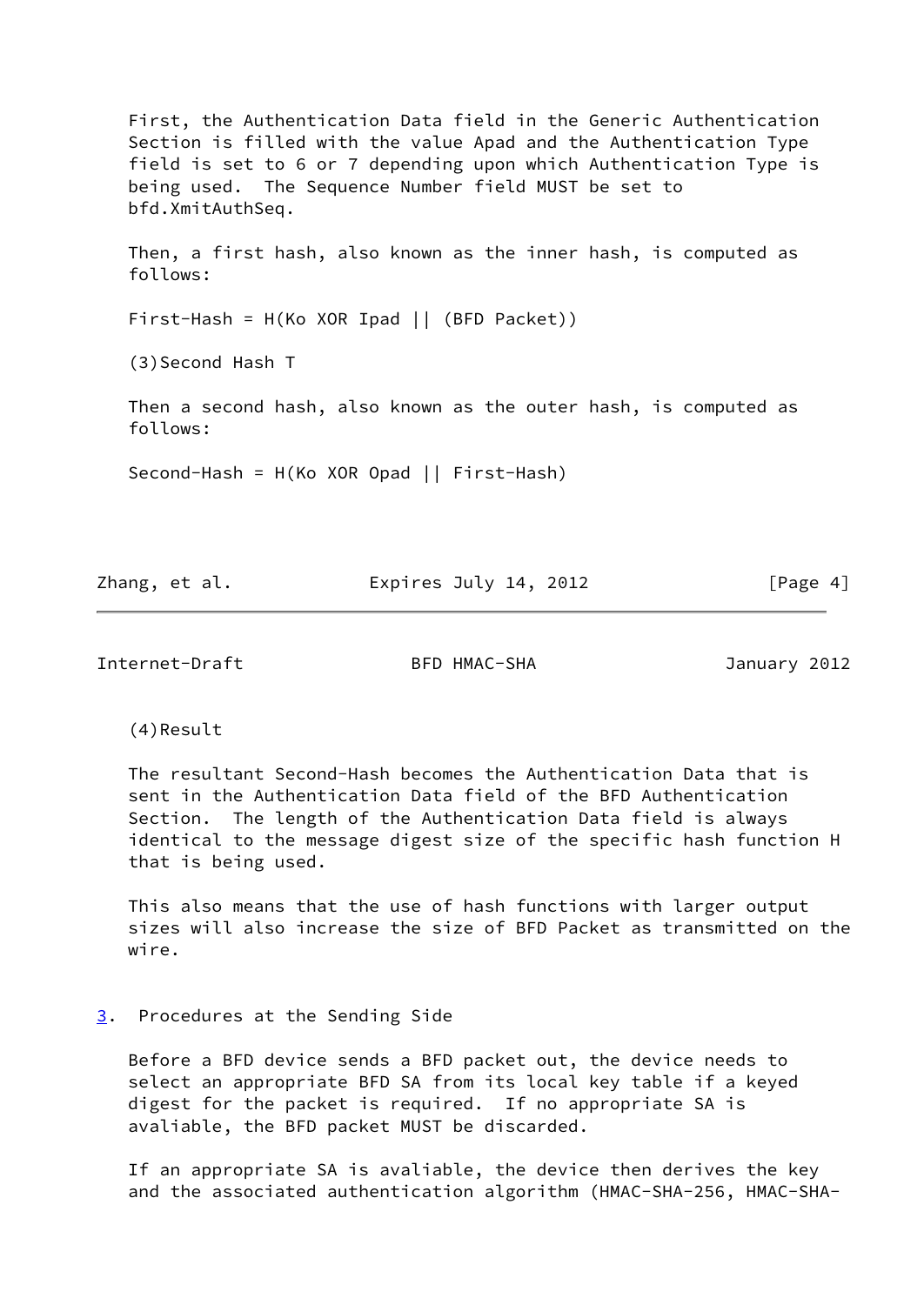384 or HMAC-SHA-512) from the SA.

 The device then start performing the operations illustrated in [Section 2](#page-3-0). Before the authentication data is computed, the device MUST fill the Auth Type and the Auth length . The Sequence Number field MUST be set to bfd.XmitAuthSeq.

 The value of Auth Length in the generic authentication section is various according to different authentication algorithms being used. Specifically, the value is 40 for HMAC-SHA-256, 56 for HMAC-SHA-384 and 72 for HMAC- SHA-512.

The Key ID is then filled.

 After that, the authentication data is computed as illustrated in [Section 3](#page-4-0).

 The result of the authentication algorithm is placed in the Authentication data, following the Key ID.

<span id="page-5-0"></span>[4](#page-5-0). Procedure at the Receiving Side

 Upon receiving a BFD packet with an generic authentication section appended, the receiving device needs to find an appropriate BFD SA from its local key table to verify the packet. The SA is located by

| Expires July 14, 2012<br>Zhang, et al.<br>[Page 5] |  |
|----------------------------------------------------|--|
|----------------------------------------------------|--|

<span id="page-5-1"></span>Internet-Draft BFD HMAC-SHA January 2012

the Key ID in the authentication section of the packet.

 If there is no SA is associated with the Key ID, the received packet MUST be discarded.

 If bfd.AuthSeqKnown is 1, examine the Sequence Number field. For Cryptographic Authentication, if the Sequence Number lies outside of the range of bfd.RcvAuthSeq to bfd.RcvAuthSeq+(3\*Detect Mult) inclusive (when treated as an unsigned 32 bit circular number space), the received packet MUST be discarded. For Meticulous Cryptographic Authentication, if the Sequence Number lies outside of the range of bfd.RcvAuthSeq+1 to bfd.RcvAuthSeq+(3\*Detect Mult) inclusive (when treated as an unsigned 32 bit circular number space, the received packet MUST be discarded.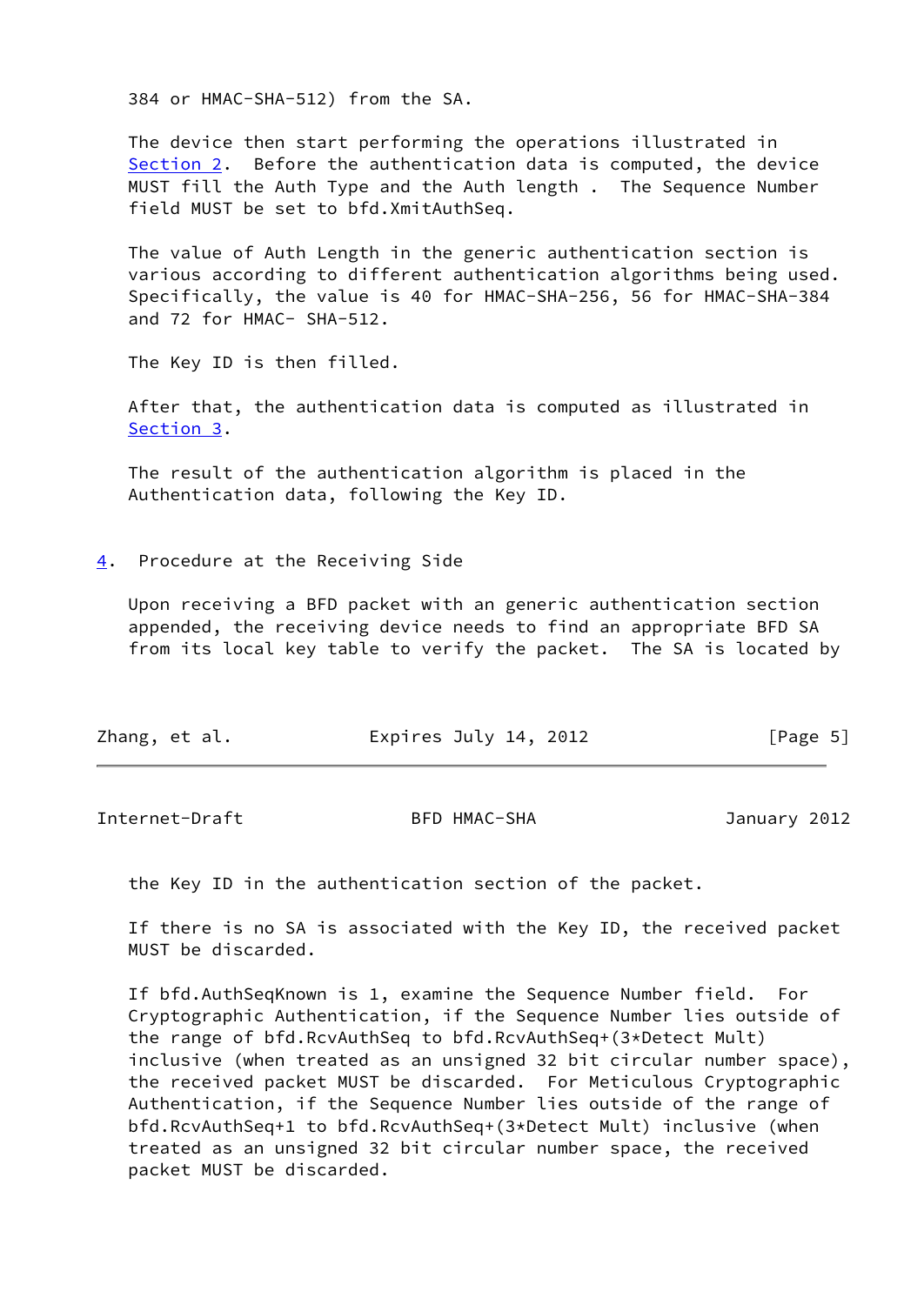Authentication Algorithm dependent processing, needs to be performed, using the algorithm specified by the appropriate BFD SA for the received packet.

 Before the device performs any processing, it needs to save the values of the Authentication Value field.

 The device then needs to set the Authentication Value field with Apad before the authentication data is computed. The calculated data is compared with the received authentication data in the packet.

 The packet MUST be discarded if the calculated data and the received authentication data do not match each other. In such a case, an error event SHOULD be logged.

 A BFD implementation MAY be in a transition mode where it includes CRYPTO AUTH or the MET CRYPTO AUTH information in packets but never verifies it. This is provided as a transition aid for networks in the process of migrating to the new CRYPTO AUTH and MET CRYPTO AUTH based authentication schemes.

<span id="page-6-0"></span>[5](#page-6-0). IANA Considerations

This document makes no request of IANA.

 Note to RFC Editor: this section may be removed on publication as an RFC.

<span id="page-6-1"></span>[6](#page-6-1). Security Considerations

The approach described in this document enhances the security of the

| Zhang, et al. | Expires July 14, 2012 | [Page 6] |
|---------------|-----------------------|----------|
|---------------|-----------------------|----------|

<span id="page-6-2"></span>Internet-Draft BFD HMAC-SHA January 2012

 BFD protocol by adding, to the existing BFD cryptographic authentication methods, support for the SHA-2 algorithms defined in the NIST Secure Hash Standard (SHS) using the HMAC mode. However, the confidentiality protection for BFD packets is out of scope of this work .

 Because all of the currently specified algorithms use symmetric cryptography, one cannot authenticate precisely which BFD device sent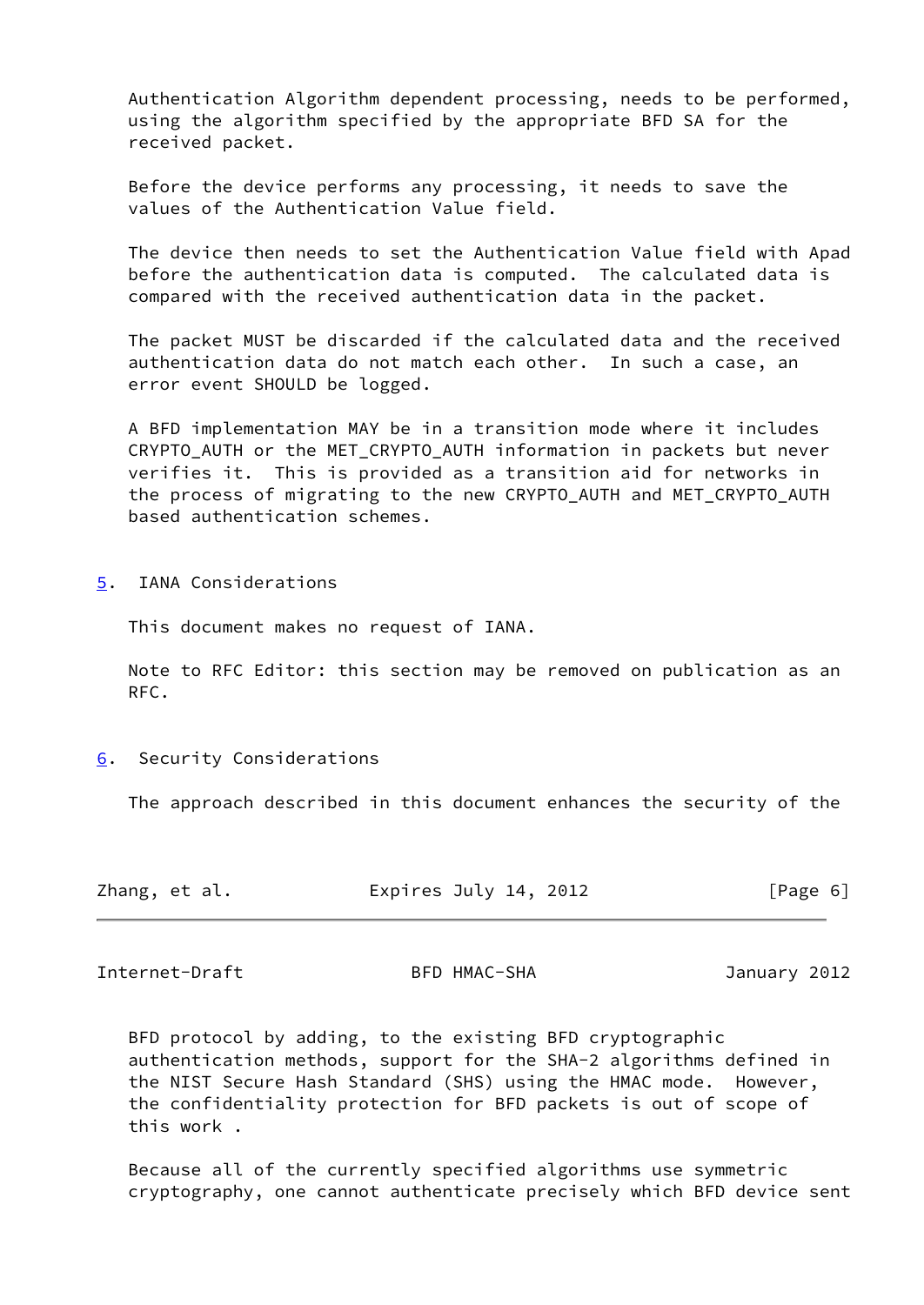a given packet. However, one can authenticate that the sender knew the BFD Security Association (including the BFD SA's parameters) currently in use.

 To enhance system security, the applied keys should be changed periodically and implementations SHOULD be able to store and use more than one key at the same time. The quality of the security provided by the cryptographic authentication option depends completely on the strength of the cryptographic algorithm and cryptographic mode in use, the strength of the key being used, and the correct implementation of the security mechanism in all communicating BFD implementations. Accordingly, the use of high assurance development methods is recommended. It also requires that all parties maintain the secrecy of the shared secret key. [\[RFC4086](https://datatracker.ietf.org/doc/pdf/rfc4086)] provides guidance on methods for generating cryptographically random bits.

 The value Apad is used here primarily for consistency with IETF specifications for HMAC-SHA authentication of RIPv2 SHA [\[RFC4822](https://datatracker.ietf.org/doc/pdf/rfc4822)], IS-IS SHA and OSPF SHA [\[RFC5709](https://datatracker.ietf.org/doc/pdf/rfc5709)].

- <span id="page-7-0"></span>[7](#page-7-0). References
- <span id="page-7-3"></span><span id="page-7-1"></span>[7.1](#page-7-1). Normative References
	- [FIPS-180-2]

 National Institute of Standards and Technology, FIPS PUB 180-3, "Secure Hash Standard (SHS)", October 2008.

<span id="page-7-4"></span>[FIPS-198]

 National Institute of Standards and Technology, FIPS PUB 198, "The Keyed-Hash Message Authentication Code (HMAC)", March 2002.

[I-D.ietf-bfd-generic-crypto-auth]

 Bhatia, M., Manral, V., and D. Zhang, "BFD Generic Cryptographic Authentication", [draft-ietf-bfd-generic-crypto-auth-00](https://datatracker.ietf.org/doc/pdf/draft-ietf-bfd-generic-crypto-auth-00) (work in progress), October 2011.

Zhang, et al. **Expires July 14, 2012** [Page 7]

<span id="page-7-2"></span>Internet-Draft BFD HMAC-SHA January 2012

[RFC2119] Bradner, S., "Key words for use in RFCs to Indicate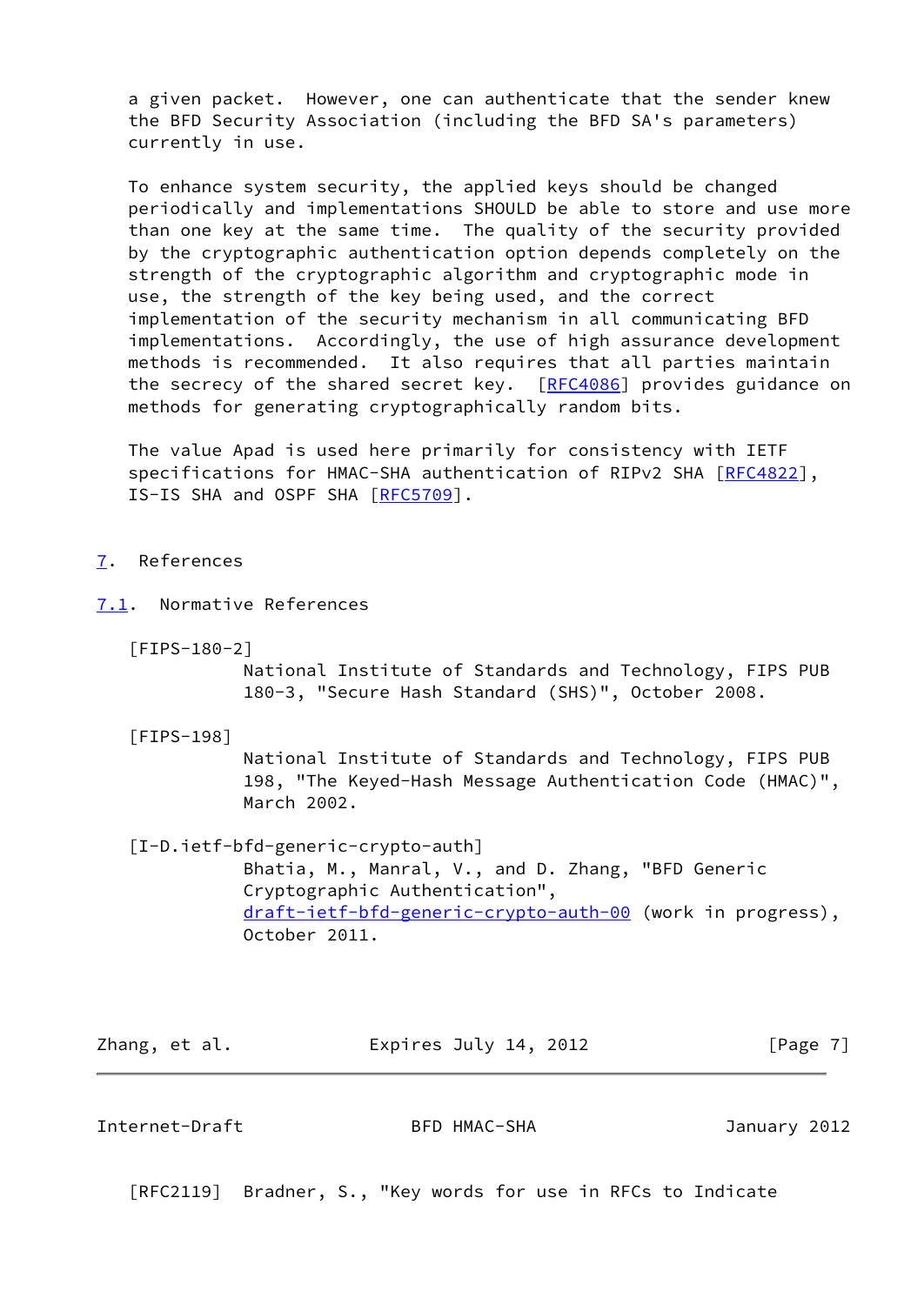Requirement Levels", [BCP 14](https://datatracker.ietf.org/doc/pdf/bcp14), [RFC 2119](https://datatracker.ietf.org/doc/pdf/rfc2119), March 1997.

- [RFC6039] Manral, V., Bhatia, M., Jaeggli, J., and R. White, "Issues with Existing Cryptographic Protection Methods for Routing Protocols", [RFC 6039,](https://datatracker.ietf.org/doc/pdf/rfc6039) October 2010.
- [RFC6151] Turner, S. and L. Chen, "Updated Security Considerations for the MD5 Message-Digest and the HMAC-MD5 Algorithms", [RFC 6151,](https://datatracker.ietf.org/doc/pdf/rfc6151) March 2011.
- [RFC6194] Polk, T., Chen, L., Turner, S., and P. Hoffman, "Security Considerations for the SHA-0 and SHA-1 Message-Digest Algorithms", [RFC 6194](https://datatracker.ietf.org/doc/pdf/rfc6194), March 2011.
- <span id="page-8-0"></span>[7.2](#page-8-0). Informative References
	- [Dobb96a] Dobbertin, H., "Cryptanalysis of MD5 Compress", May 1996.
	- [Dobb96b] Dobbertin, H., "The Status of MD5 After a Recent Attack", CryptoBytes", 1996.
	- [I-D.ietf-karp-design-guide]

 Lebovitz, G. and M. Bhatia, "Keying and Authentication for Routing Protocols (KARP) Design Guidelines", [draft-ietf-karp-design-guide-10](https://datatracker.ietf.org/doc/pdf/draft-ietf-karp-design-guide-10) (work in progress), December 2011.

[MD5-attack]

 Wang, X., Feng, D., Lai, X., and H. Yu, "Collisions for Hash Functions MD4, MD5, HAVAL-128 and RIPEMD", August 2004.

<span id="page-8-1"></span>[NIST-HMAC-SHA]

 National Institute of Standards and Technology, Available online at <http://csrc.nist.gov/groups/ST/hash/policy.html>, "NIST's Policy on Hash Functions", 2006.

- [RFC1321] Rivest, R., "The MD5 Message-Digest Algorithm", [RFC 1321,](https://datatracker.ietf.org/doc/pdf/rfc1321) April 1992.
- [RFC2104] Krawczyk, H., Bellare, M., and R. Canetti, "HMAC: Keyed- Hashing for Message Authentication", [RFC 2104](https://datatracker.ietf.org/doc/pdf/rfc2104), February 1997.
- [RFC4086] Eastlake, D., Schiller, J., and S. Crocker, "Randomness Requirements for Security", [BCP 106](https://datatracker.ietf.org/doc/pdf/bcp106), [RFC 4086](https://datatracker.ietf.org/doc/pdf/rfc4086), June 2005.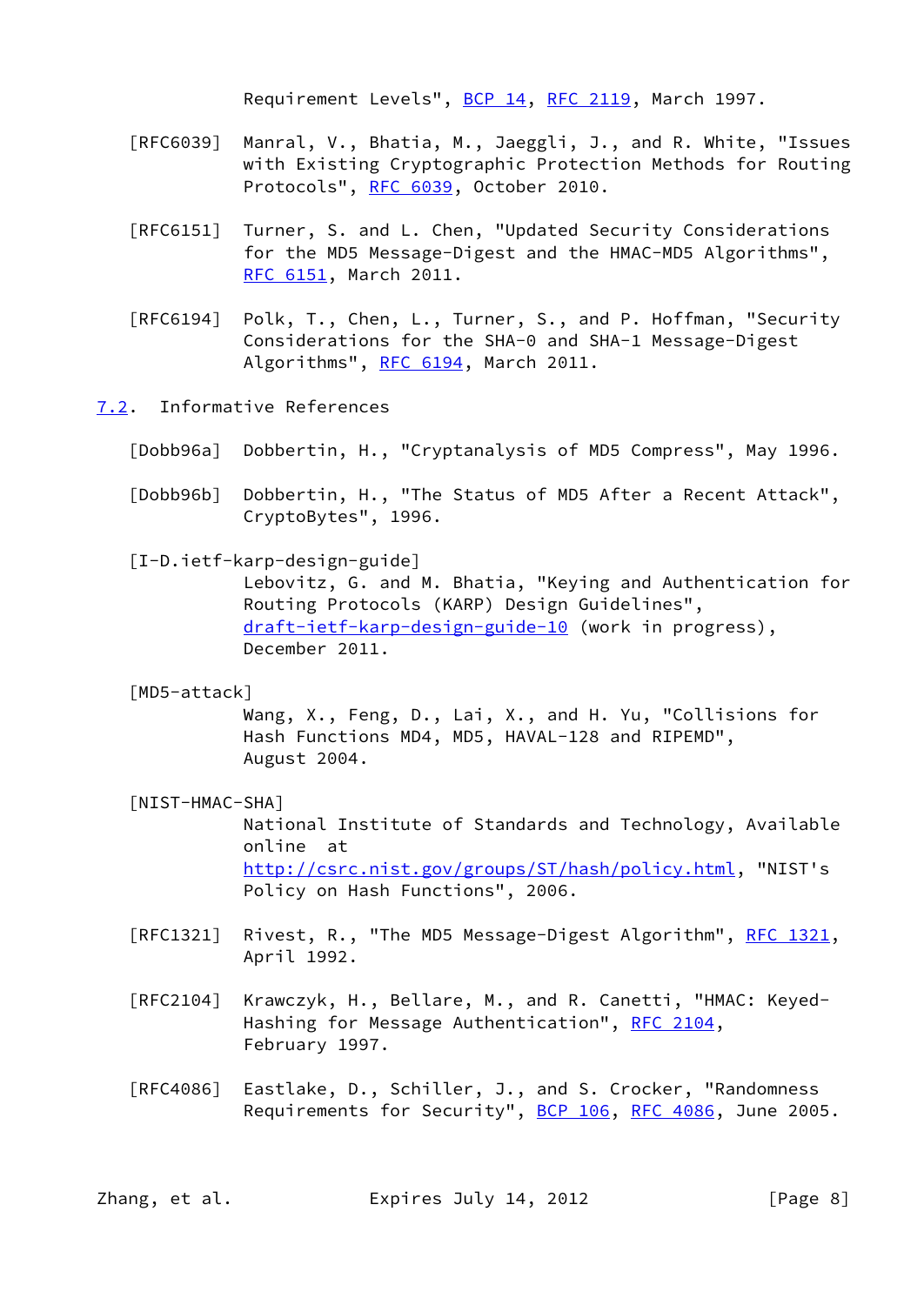<span id="page-9-0"></span>Internet-Draft BFD HMAC-SHA January 2012

- [RFC4822] Atkinson, R. and M. Fanto, "RIPv2 Cryptographic Authentication", [RFC 4822,](https://datatracker.ietf.org/doc/pdf/rfc4822) February 2007.
- [RFC5310] Bhatia, M., Manral, V., Li, T., Atkinson, R., White, R., and M. Fanto, "IS-IS Generic Cryptographic Authentication", [RFC 5310,](https://datatracker.ietf.org/doc/pdf/rfc5310) February 2009.
- [RFC5709] Bhatia, M., Manral, V., Fanto, M., White, R., Barnes, M., Li, T., and R. Atkinson, "OSPFv2 HMAC-SHA Cryptographic Authentication", [RFC 5709,](https://datatracker.ietf.org/doc/pdf/rfc5709) October 2009.
- [RFC5880] Katz, D. and D. Ward, "Bidirectional Forwarding Detection (BFD)", [RFC 5880,](https://datatracker.ietf.org/doc/pdf/rfc5880) June 2010.
- [RFC6234] Eastlake, D. and T. Hansen, "US Secure Hash Algorithms (SHA and SHA-based HMAC and HKDF)", [RFC 6234,](https://datatracker.ietf.org/doc/pdf/rfc6234) May 2011.
- <span id="page-9-1"></span> [SHA-1-attack1] Wang, X., Yin, Y., and H. Yu, "Finding Collisions in the Full SHA-1", 2005.
- <span id="page-9-2"></span> [SHA-1-attack2] Wang, X., Yao, A., and F. Yao, "New Collision Search for SHA-1", 2005.

Authors' Addresses

 Dacheng Zhang Huawei Beijing, China

Email: zhangdacheng@huawei.com

 Manav Bhatia Alcatel-Lucent Bangalore India

Email: manav.bhatia@alcatel-lucent.com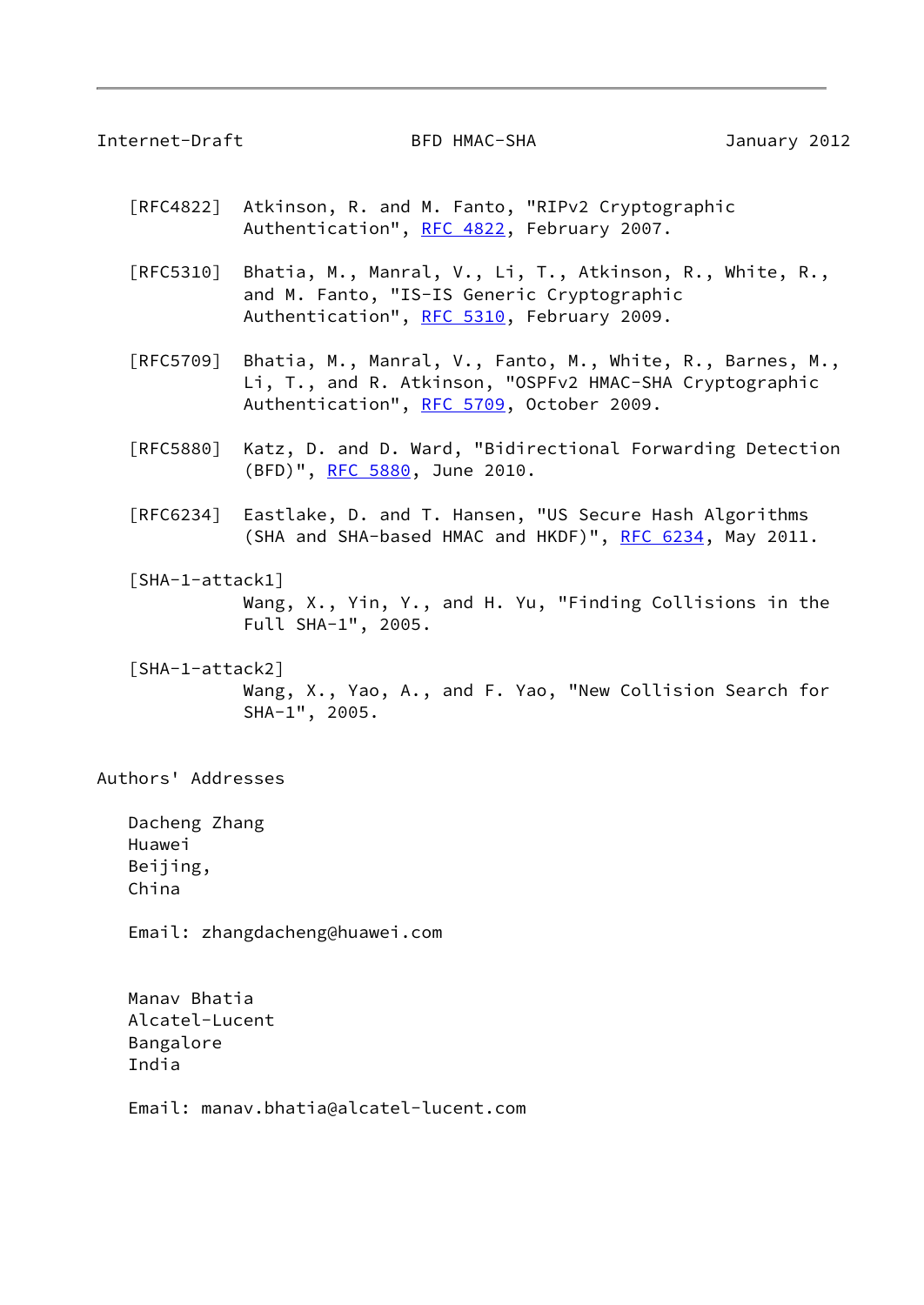Internet-Draft BFD HMAC-SHA January 2012

 Vishwas Manral Hewlett-Packard Co. 19111 Pruneridge Ave. Cupertino, CA 95014 USA

Email: vishwas.manral@hp.com